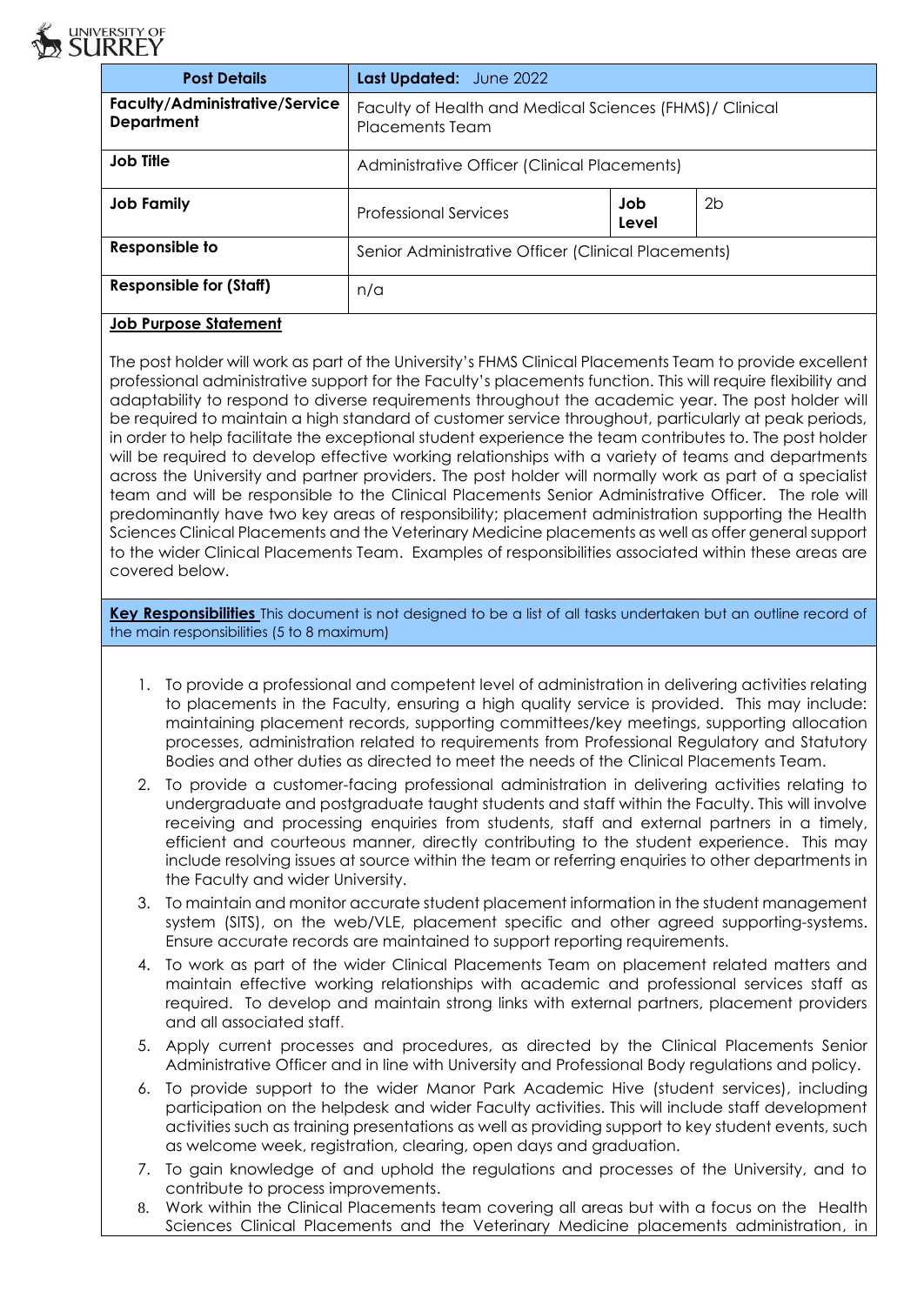

# **N.B. The above list is not exhaustive.**

#### **All staff are expected to:**

university of<br>**SURREY** 

- Positively support equality of opportunity and equity of treatment to colleagues and students in accordance with the University of Surrey Equal Opportunities Policy.
- Work to achieve the aims of our Environmental Policy and promote awareness to colleagues and students.
- Follow University/departmental policies and working practices in ensuring that no breaches of information security result from their actions.
- Ensure they are aware of and abide by all relevant University Regulations and Policies relevant to the role.
- Undertake such other duties within the scope of the post as may be requested by your Manager.
- Work supportively and professionally with colleagues, operating in a collegiate manner at all times

#### **Help maintain a safe working environment by:**

- Attending training in Health and Safety requirements as necessary, both on appointment and as changes in duties and techniques demand.
- Following local codes of safe working practices and the University of Surrey Health and Safety Policy.

## **Elements of the Role**

This section outlines some of the key elements of the role, which allow this role to be evaluated within the University's structure. It provides an overview of what is expected from the post holder in the day-to-day operation of the role.

#### **Planning and Organising**

The post holder has specific responsibility for the provision of administrative services related to Student Placement Administration. Day to day tasks and minor projects are allocated in response to team management approaches. They will operate with appropriate supervision with regards to the day-today planning, organising and performance of a wide-range of administrative activities. Requirements may be subject to change at short notice, therefore the post holder will also need to be adaptable and able to re-prioritise workloads and analyse issues to find effective solutions, sometimes without reference to a senior team member.

## **Problem Solving and Decision Making**

The post holder will be responsible for the application of established processes and policies. When required, they may use judgement in applying alternative courses of action. This will be an informed decision, based on precedent, experience and judgement. Referral to a senior member of the team or alternative department may be required for guidance/ resolution.

In performing their duties the post holder must demonstrate good awareness of and comply with university regulations. They should pay particular attention to detail when operating the University's student administration system (SITS) to maintain accurate records. They are responsible for providing excellent customer service both on the telephone, via email and in person to students and staff and to respond to their enquiries in a courteous and helpful manner.

## **Continuous Improvement**

The post holder will be expected to continuously assess current processes and then have the scope to make recommendations to their line manager to take forward. The post holder will have the opportunity to work on specific projects and contributing to the implementation of new processes

## **Accountability**

Once established the post holder will act as a point of contact and provide information for other staff members, including temporary or agency staff in all areas. They will operate under the supervision of their team leader and usually within relevant guidelines and procedures however it is likely this role will have a level of autonomy for day to day administrative tasks.

## **Dimensions of the role**

The post holder will not have any direct line management or budgetary responsibilities however may be required to facilitate and process expenses as directed by line manager.

**Person Specification** This section describes the sum total of knowledge, experience & competence required by the post holder that is necessary for standard acceptable performance in carrying out this role.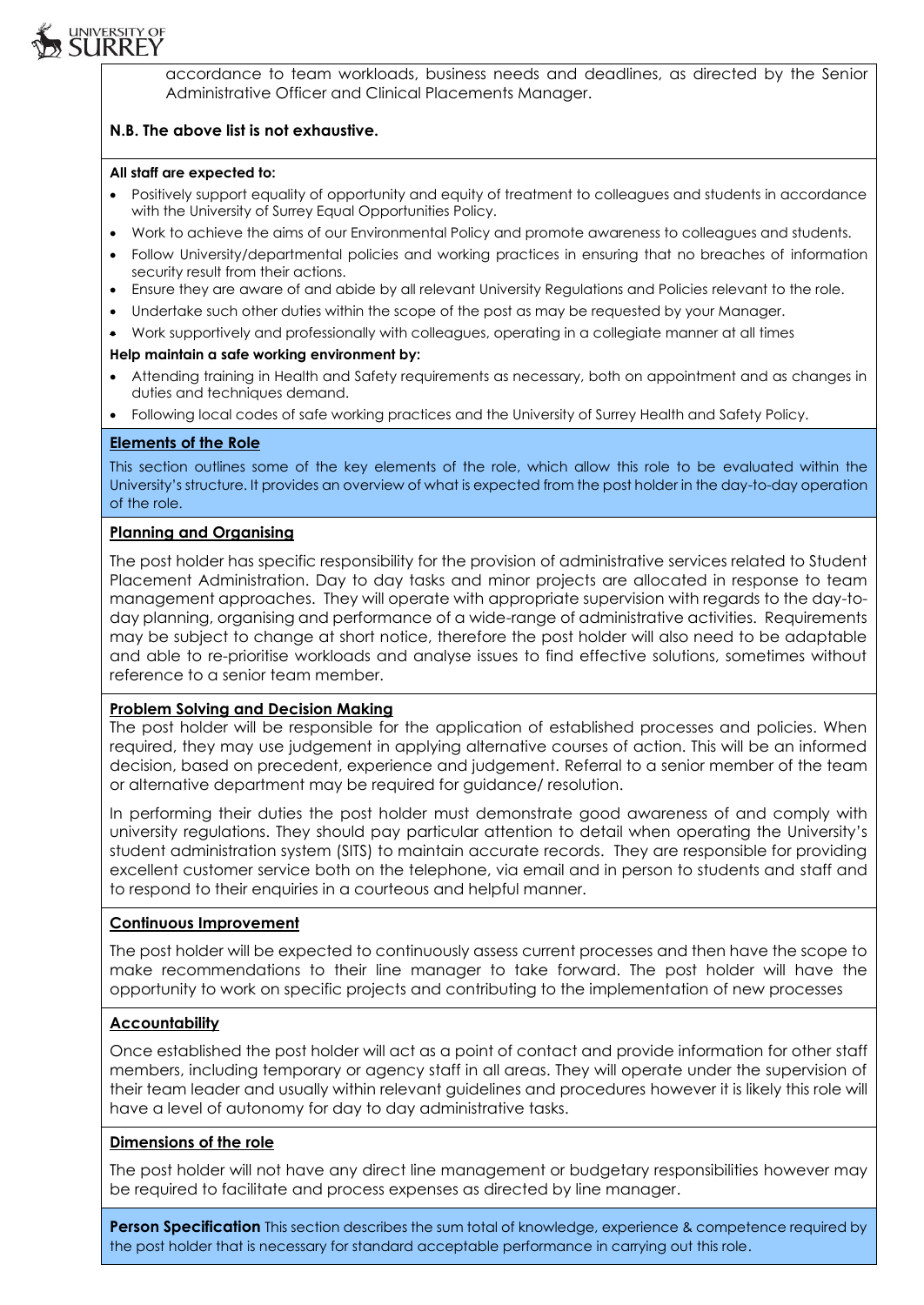| 29 SUKKEY                                                                                                                                                                                                                                                                        |                                |                                  |  |
|----------------------------------------------------------------------------------------------------------------------------------------------------------------------------------------------------------------------------------------------------------------------------------|--------------------------------|----------------------------------|--|
| <b>Qualifications and Professional Memberships</b>                                                                                                                                                                                                                               |                                |                                  |  |
| Vocational qualifications plus several years relevant work experience.                                                                                                                                                                                                           |                                |                                  |  |
| Or:                                                                                                                                                                                                                                                                              |                                |                                  |  |
| Learning gained through work experience of a number of years. Will include short courses<br>and other formal training.                                                                                                                                                           |                                |                                  |  |
| Technical Competencies (Experience and Knowledge) This section contains the<br>level of competency required to carry out the role (please refer to the Competency<br>Framework for clarification where needed and the Job Matching Guidance).                                    | Essential/<br><b>Desirable</b> | Level<br>$1 - 3$                 |  |
| Excellent IT skills, particularly in MS Office packages, and familiarity with<br>databases                                                                                                                                                                                       | E                              | 2                                |  |
| Accuracy and attention to detail                                                                                                                                                                                                                                                 | E                              | 3                                |  |
| Some relevant administrative experience                                                                                                                                                                                                                                          | E                              | 3                                |  |
| A proactive approach, with the ability to use initiative in dealing with issues as<br>well as a flexible approach to work, able to multi-task, satisfying the needs to<br>different groups                                                                                       | Ε                              | $\overline{2}$                   |  |
| Experience of the SITS system for student and programme administration                                                                                                                                                                                                           | D                              | $\mathbf{1}$                     |  |
| Customer Care experience or training                                                                                                                                                                                                                                             | D                              | $\overline{2}$                   |  |
| Experience of the Higher Education Sector                                                                                                                                                                                                                                        | D                              | N/A                              |  |
| Basic awareness of the activities of the University                                                                                                                                                                                                                              | D                              | N/A                              |  |
| <b>Special Requirements:</b>                                                                                                                                                                                                                                                     |                                | Essential/<br><b>Desirable</b>   |  |
| Some weekend/evening work may be required as directed by the Placements Manager                                                                                                                                                                                                  |                                |                                  |  |
| Remote working may be required as directed by the Placements Manager                                                                                                                                                                                                             |                                |                                  |  |
| Annual Leave may be restricted at key times during the year.                                                                                                                                                                                                                     |                                |                                  |  |
| Core Competencies This section contains the level of competency required to carry out this role.<br>(Please refer to the competency framework for clarification where needed). n/a (not applicable)<br>should be placed, where the competency is not a requirement of the grade. |                                | Level<br>$1 - 3$                 |  |
| Communication                                                                                                                                                                                                                                                                    |                                | $\overline{2}$                   |  |
| Adaptability / Flexibility                                                                                                                                                                                                                                                       |                                | $\mathbf{2}$                     |  |
| Customer/Client service and support                                                                                                                                                                                                                                              |                                | $\overline{2}$                   |  |
| Managing & Developing Performance                                                                                                                                                                                                                                                |                                | n/a                              |  |
| Planning and Organising                                                                                                                                                                                                                                                          |                                | 2                                |  |
| Continuous Improvement<br>Problem Solving and Decision Making Skills                                                                                                                                                                                                             |                                | $\overline{2}$<br>$\overline{2}$ |  |
| Strategic Thinking and Leadership                                                                                                                                                                                                                                                |                                | n/a                              |  |
|                                                                                                                                                                                                                                                                                  |                                |                                  |  |

UNIVERSITY OF

This Job Purpose reflects the core activities of the post. As the Department/Faculty and the post holder develop, there will inevitably be some changes to the duties for which the post is responsible, and possibly to the emphasis of the post itself. The University expects that the post holder will recognise this and will adopt a flexible approach to work. This could include undertaking relevant training where necessary.

Should significant changes to the Job Purpose become necessary, the post holder will be consulted and the changes reflected in a revised Job Purpose.